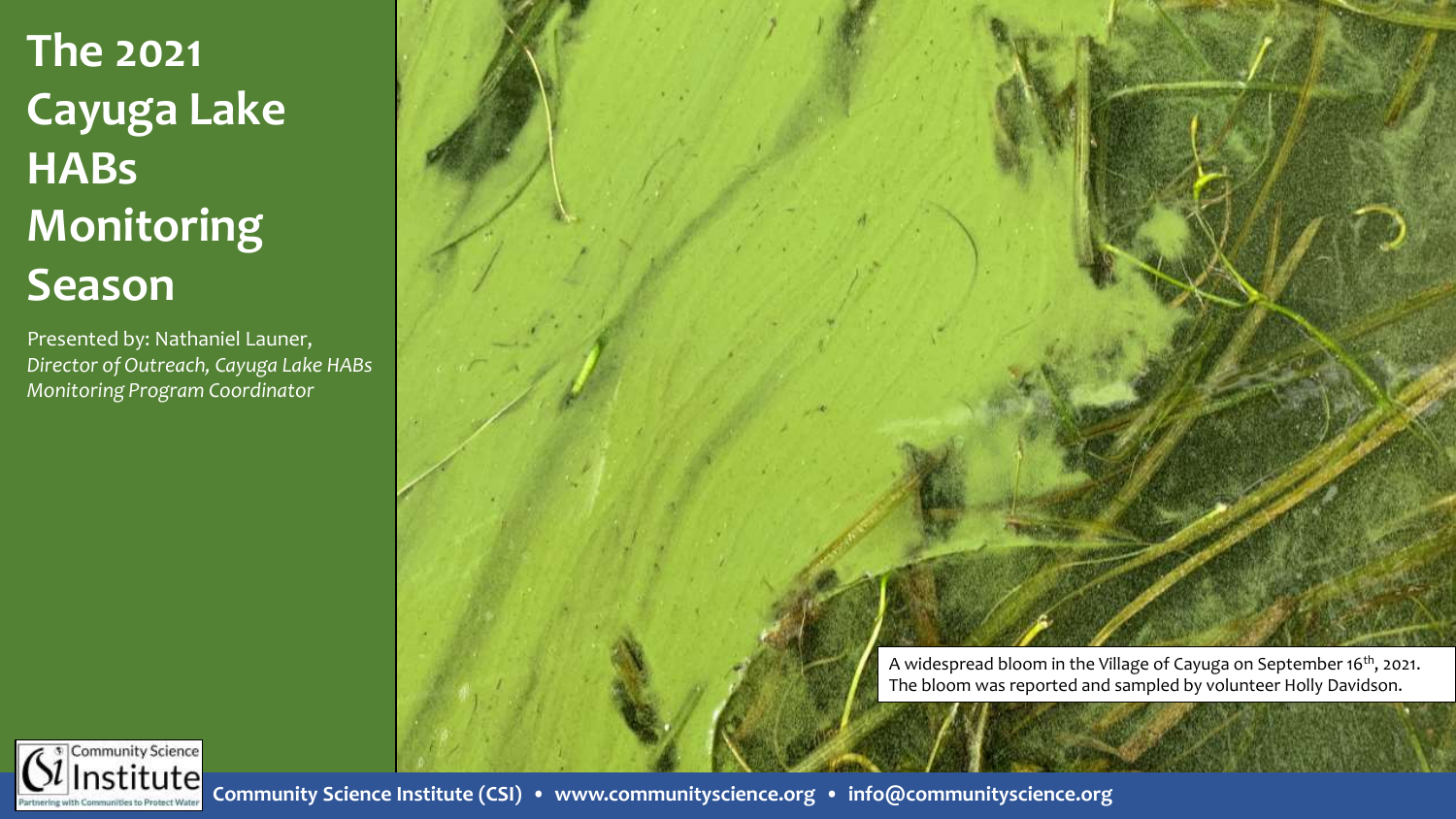### The 2021 HABs Monitoring Season

We partnered with over **90 'HABs Harrier' volunteers**, collectively **monitoring roughly 57% of the shoreline**.

We documented **102 blooms** on the shoreline of Cayuga Lake between June 29 and October 14, 2021. - This year was stood out due to the occurrence of widespread bloom events and many 'late season' blooms.

Stocked brochure holders with HABs Information and Reporting Guide brochures lakewide including at all NY State Parks, East Shore Park in Ithaca, Salt Point Natural Area, and Harris Park in the Village of Cayuga.

We tested **all** bloom samples for **microcystin toxin** – a **unique strength** of Cayuga's HABs Monitoring Program!



stocked at East Shore Park in Ithaca.

on July 19 by Harrier Xander Jackson.



end on August 26. Photo by Bill Hecht.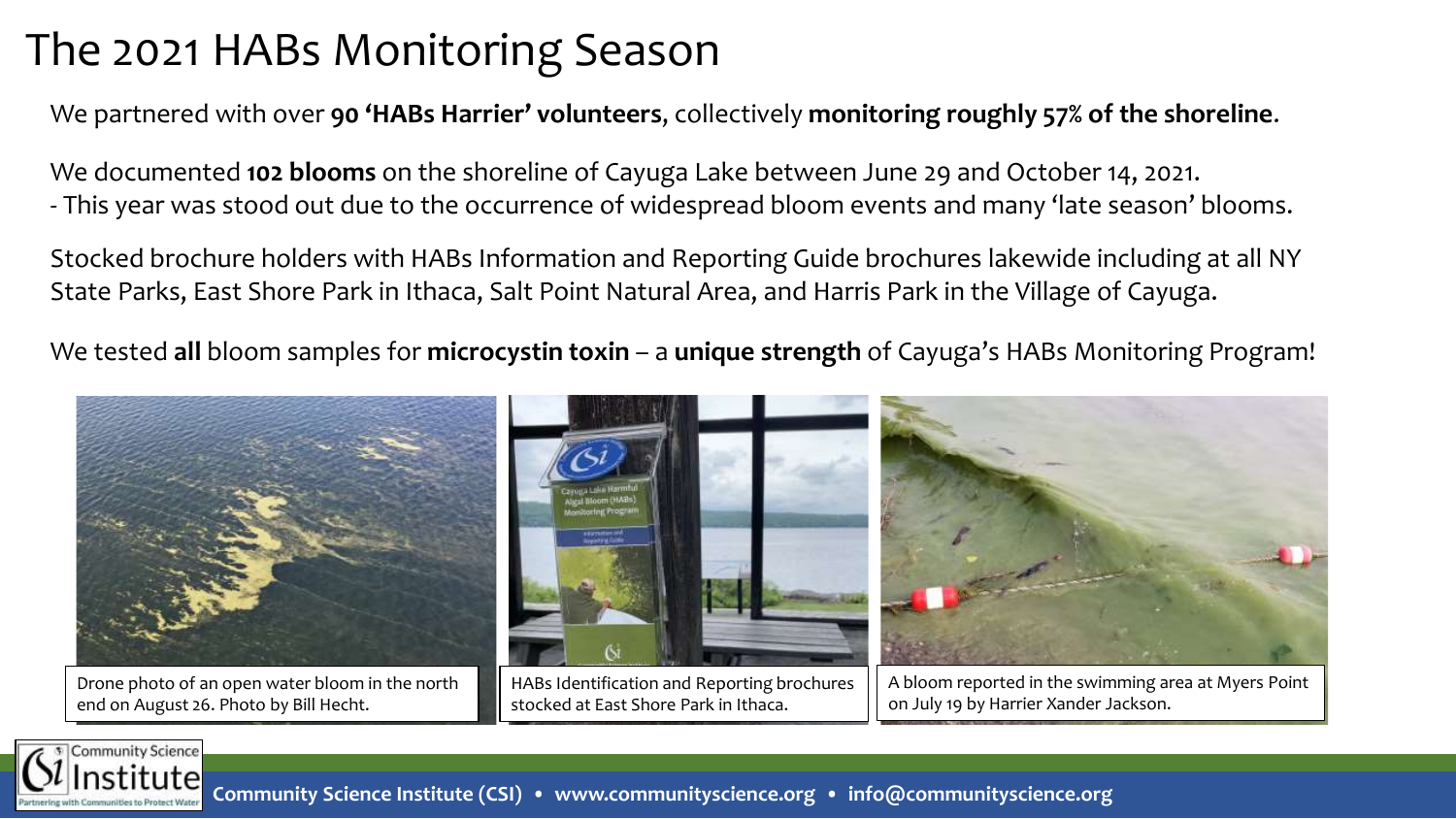## July 19 – 20<sup>th</sup> Widespread Bloom Event

**Thirteen blooms** were reported in the southern end and main lake, all of which were reported to be **very widespread**.

This widespread bloom event followed intense and **persistent rainstorms during the previous week**. These rainstorms may have constituted a **huge 'loading event'** in which **nutrients and sediment were loaded** into the lake in large quantities, potentially **supporting a large biomass** of cyanobacteria.



Panoramic photo of a widespread bloom on Lansing Station Rd. by James Gosset. The bloom was formed by *Dolichospermum*  type cyanobacteria and had a microcystin concentration of 1.75 ug/L. It was reported by numerous lakeshore residents along over a mile of shoreline.



A drone photograph taken of a widespread bloom that extended from Myers Park, along Bolton Point Rd. all the way south to East Shore Park in Ithaca. The bloom was reported and sampled by multiple HABs Harrier volunteers. It was also formed by *Dolichospermum* and had a microcystin concentration of 0.82 ug/L.

Map of July  $19 - 20$ <sup>th</sup> bloom occurrences.



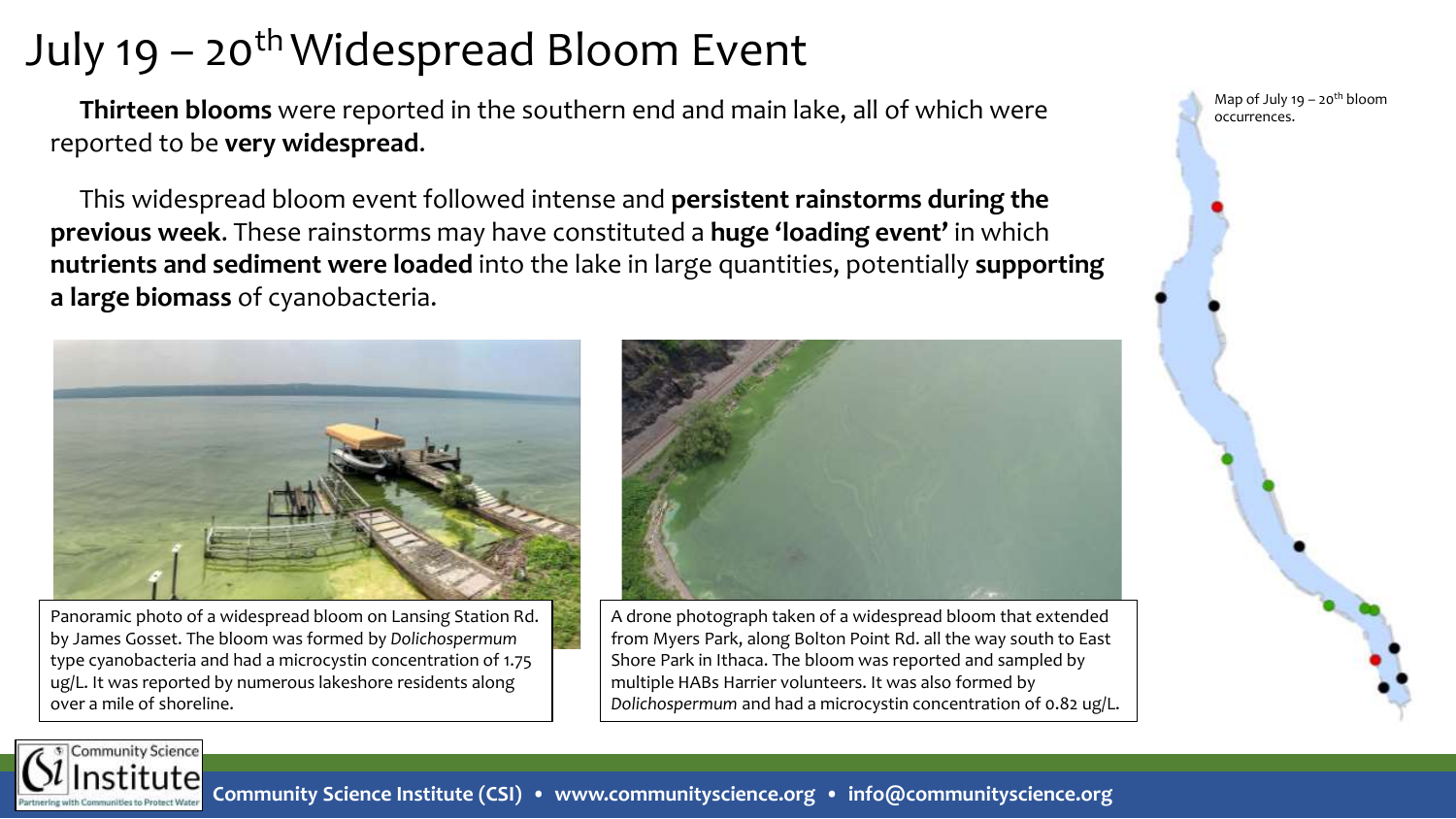### October 6<sup>th</sup> Widespread/ 'Lakewide' Bloom Event

**Twenty-one blooms** (18 determined to be distinct blooms) were reported at locations around the lake, each of which were **very widespread and dense**. Every bloom was formed by mostly by *Microcystis* type cyanobacteria and had high microcystin toxin concentrations ranging from 6.62 ug/L to 1,951 ug/L.

- Widespread/ lakewide blooms were reported on Seneca Lake and Canandaigua Lake that day as well.

**This 'lakewide' bloom event** occurred on a day when there was **'no wind'** on the lake, following **intense rainstorms** during the days prior. This observation again supports the idea that nutrients loaded into the lake during intense rainstorm events **support the growth of a large biomass of cyanobacteria that can form into blooms if facilitated by weather conditions in the following days**.



Widespread bloom near Poplar Beach Rd. in Romulus. The bloom was Map of October 6<sup>th</sup> bloom occurrences. **The contrant of the over a mile in extent. It was formed by Microcystis and decorption and and the bloom could not be sampled.** had a microcystin toxin concentration of 1,418 ug/L.



Widespread bloom near Canoga and Seneca Falls.

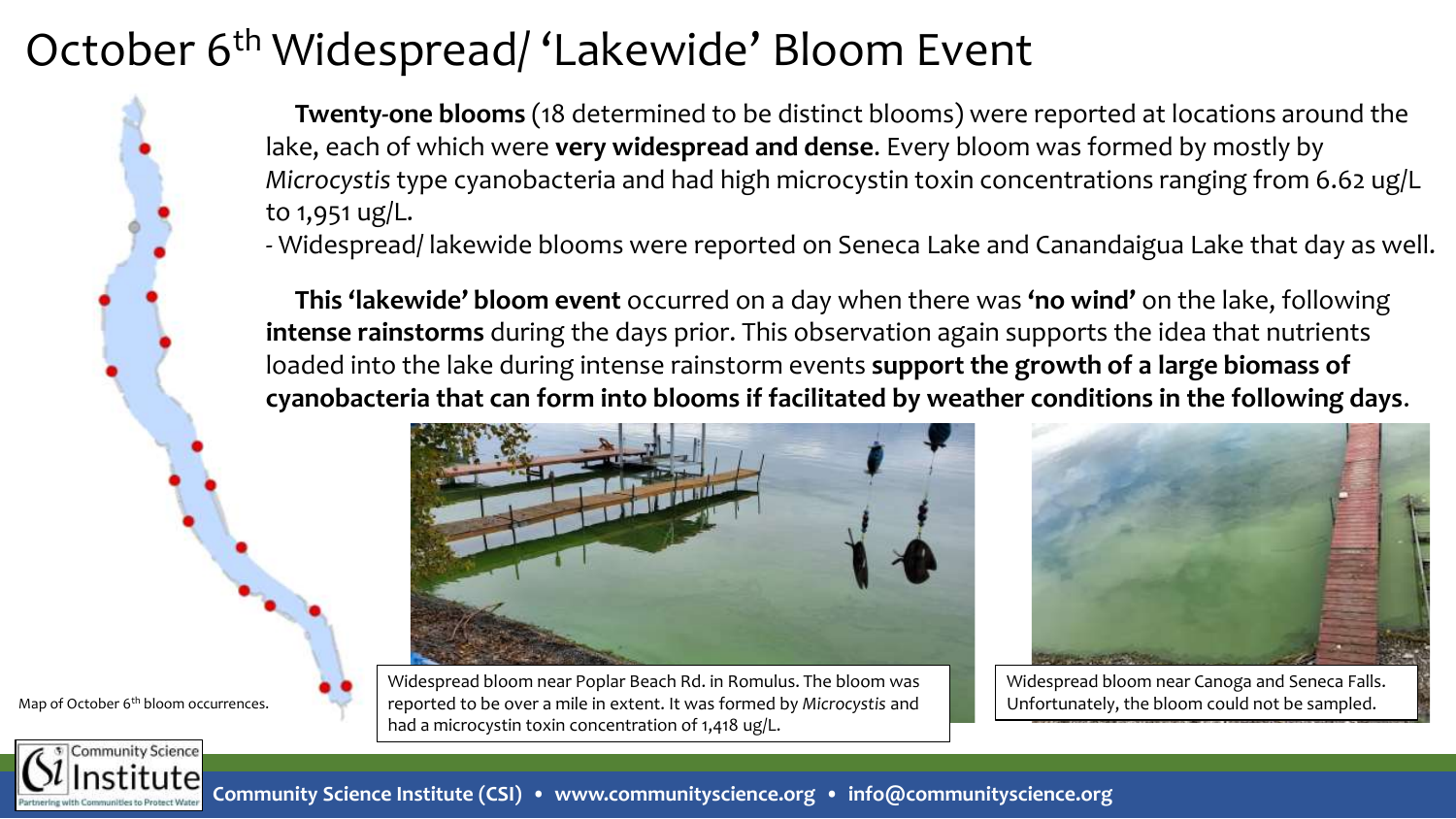### When Did HABs Occur in 2021?

Blooms occurred during **37 'bloom days'** this summer, just **two more** than last year, yet we documented 24 more blooms – the number of blooms observed on the two widespread bloom days accounts for much of this increase.

There was a substantial increase in the number of 'late season' blooms – 26 occurred in October this year!



**Community Science Institute (CSI) • www.communityscience.org • info@communityscience.org**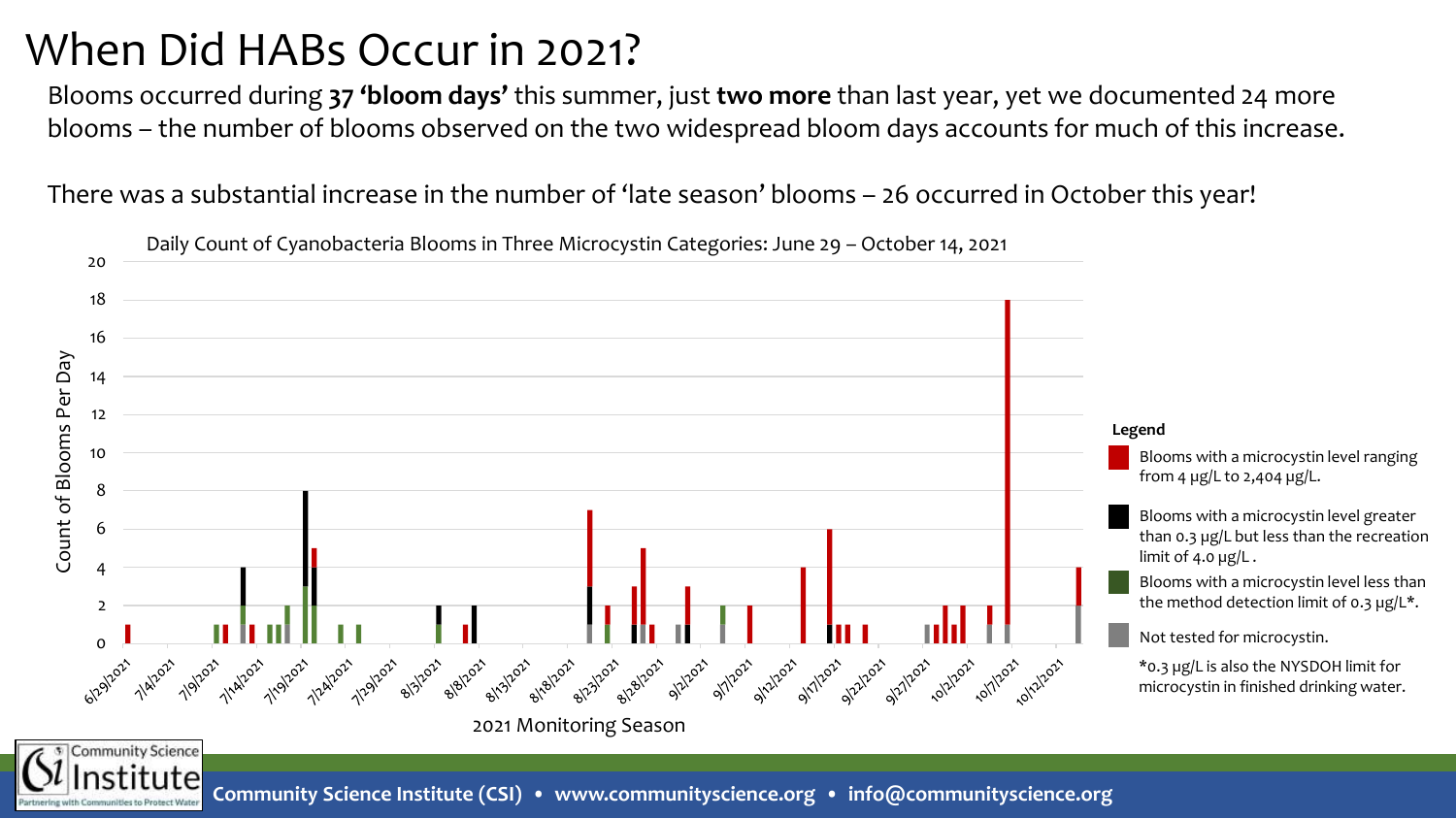## Multi-Year Patterns: Temporal Patterns

Daily Counts and Annual Totals of Cyanobacteria Blooms (HABs) in Three Microcystin Categories in 2018, 2019, 2020, and 2021





Dates when Cyanobacteria Blooms (HABs) Occurred on Cayuga Lakeshore

The temporal pattern of bloom occurrences in 2021 was closer to that of 2018 and 2019. The season transition from low-toxin *Dolichospermum* blooms to high-toxin *Microcystis* blooms occurred again.

- In 2021 there was a slight lull in bloom activity, similar to 2018 and 2019.
- In 2021 the frequent occurrence of "low toxin" *Dolichospermum* type blooms in early July was similar to the pattern of 2019 bloom occurrences.
- In 2021, there were 26 blooms in October! Only one bloom occurred in October in 2020, two in 2019, and none in 2018.

#### **Legend**

Blooms with a microcystin level ranging from 4 µg/L to 2,533 µg/L.

Blooms with a microcystin level greater than 0.3 µg/L but less than the recreation limit of 4.0 µg/L.

Blooms with a microcystin level less than the method detection limit of 0.3  $\mu$ g/L\*.

Not tested for microcystin.

\*0.3 µg/L is also the NYSDOH limit for microcystin in finished drinking water.

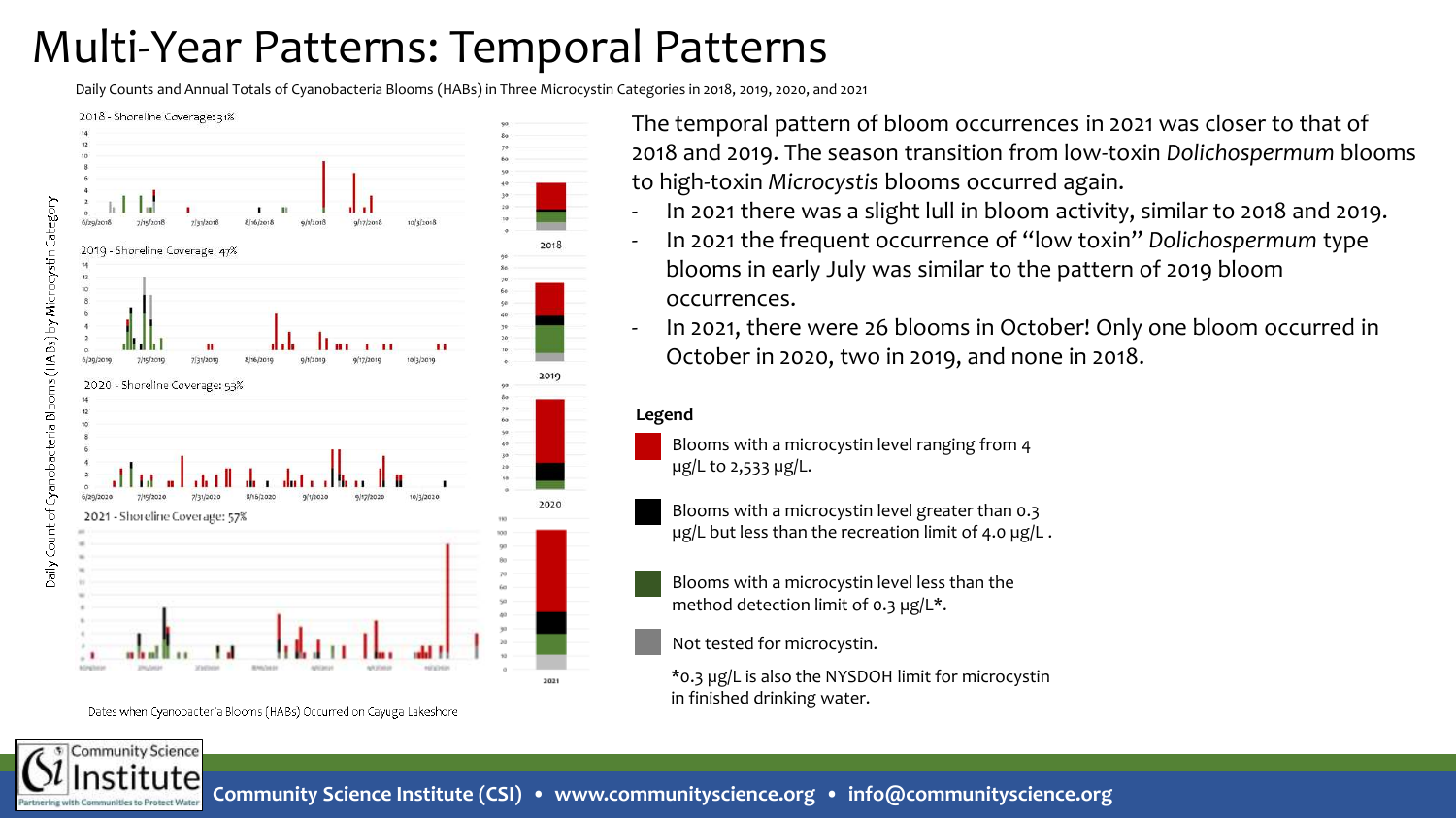### Multi-Year Patterns: Tracking "High" Microcystin Blooms

Annual Count of Cyanobacteria Blooms (HABs) on Cayuga Lake in Three Microcystin Categories: 2018, 2019, 2020, and 2021 Monitoring Seasons

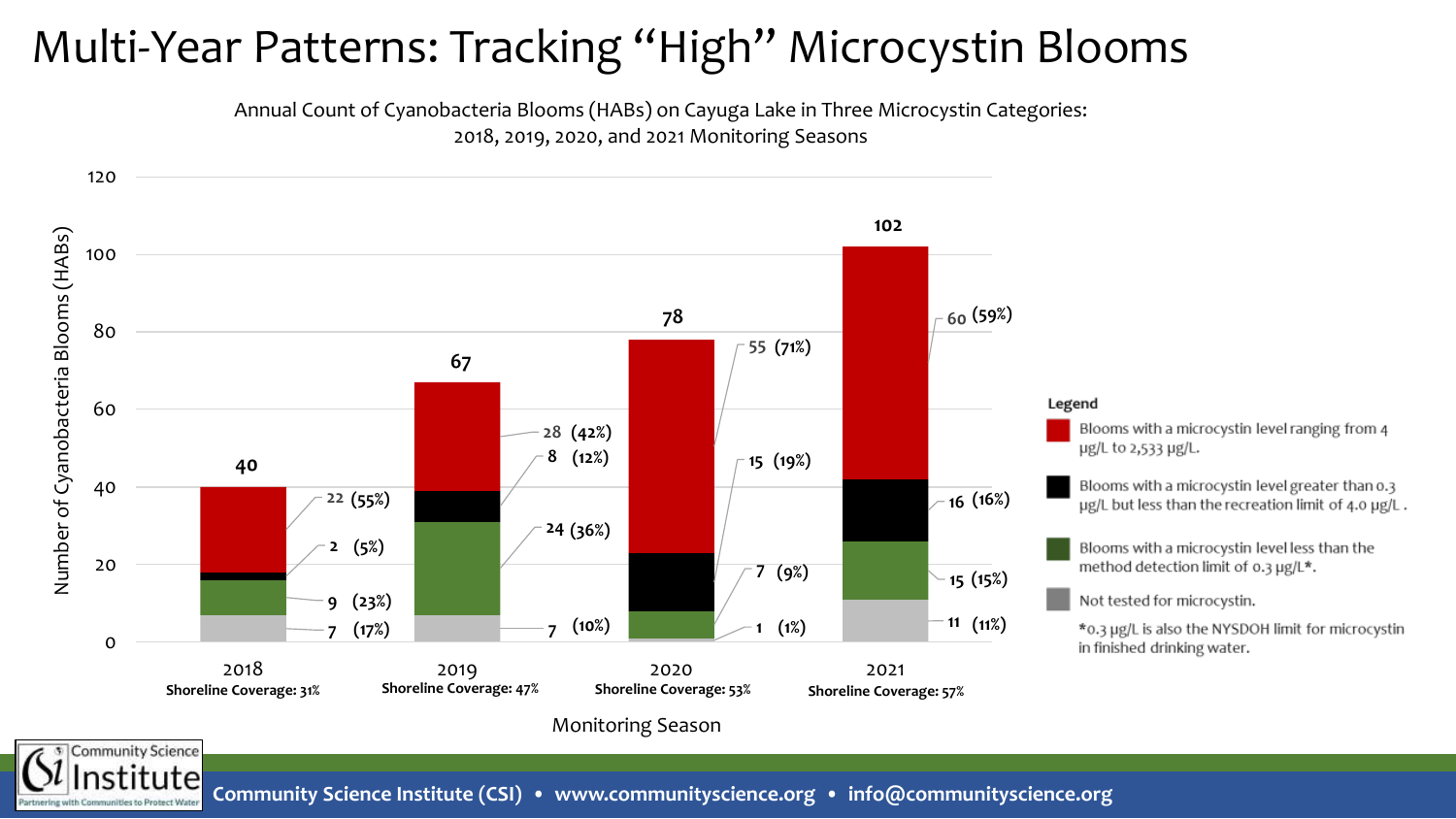### Where Did HABs Occur in 2021?

**2018** In 2021, similar spatial patterns of bloom occurrence were observed as in 2020, with high toxin blooms **2019** occurring in both the northern and southern ends of the lake.

Notably, low toxin blooms were only observed as far north as Aurora. While nearly the same number of blooms occurred in the southern half of the lake as the northern half, over twice the number of high toxin blooms (>4.0 ug microcystin/ L) were observed in the northern half of the lake than the southern half.



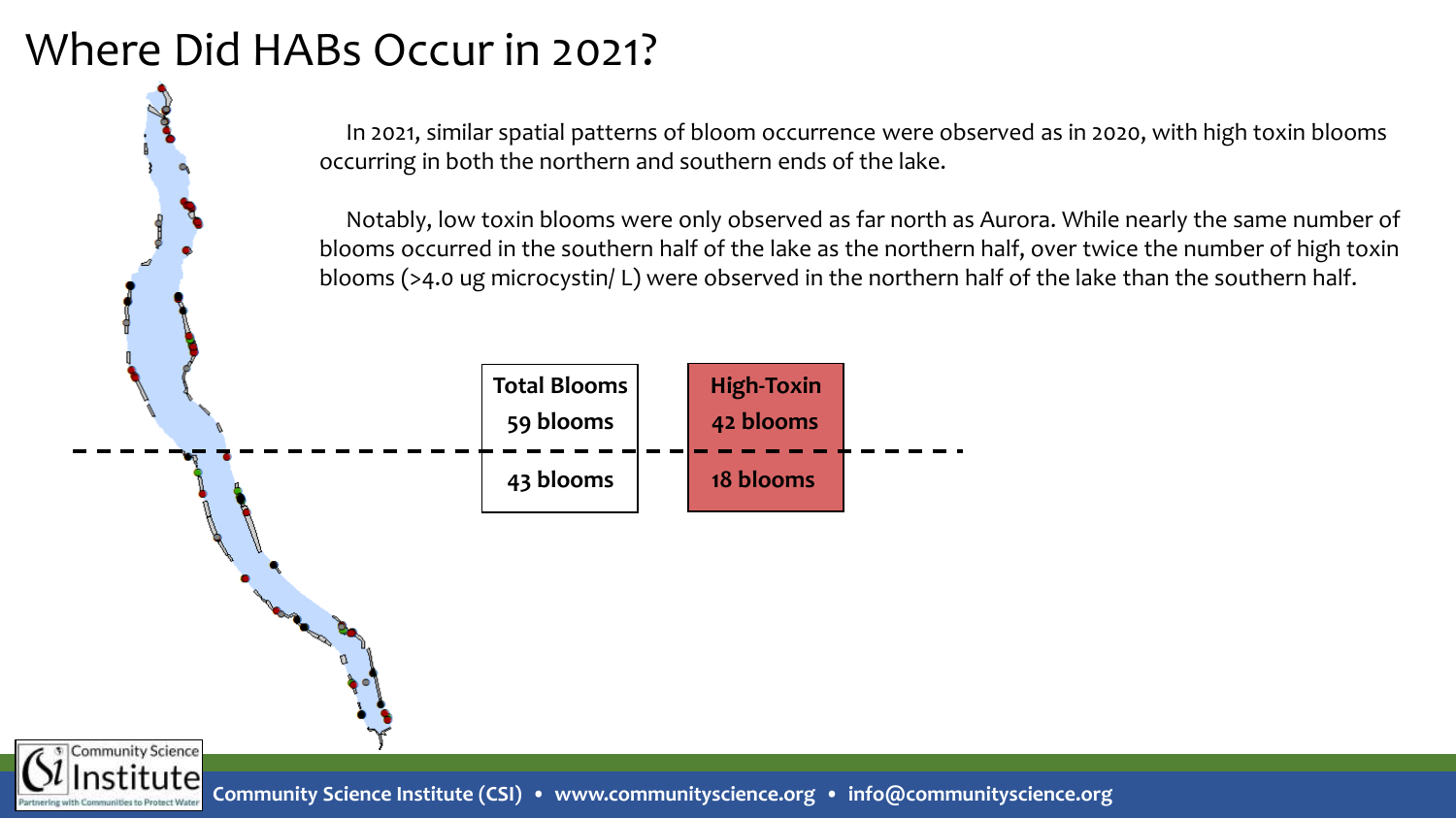### Multi-Year Patterns: Taxa Associated Microcystin

Four years of bloom data reinforces the finding that the microcystin toxin concentrations of blooms on Cayuga Lake are associated with the type of cyanobacteria that form the bloom.

Microcystin Toxin Concentration Increased with Bloom Biomass when Microcystis was Present or Dominant in HABs on Cayuga Lake during 2018, 2019, 2020, and 2021

Blooms of roughly the same density



**Community Science Institute (CSI) • www.communityscience.org • info@communityscience.org**

Community Science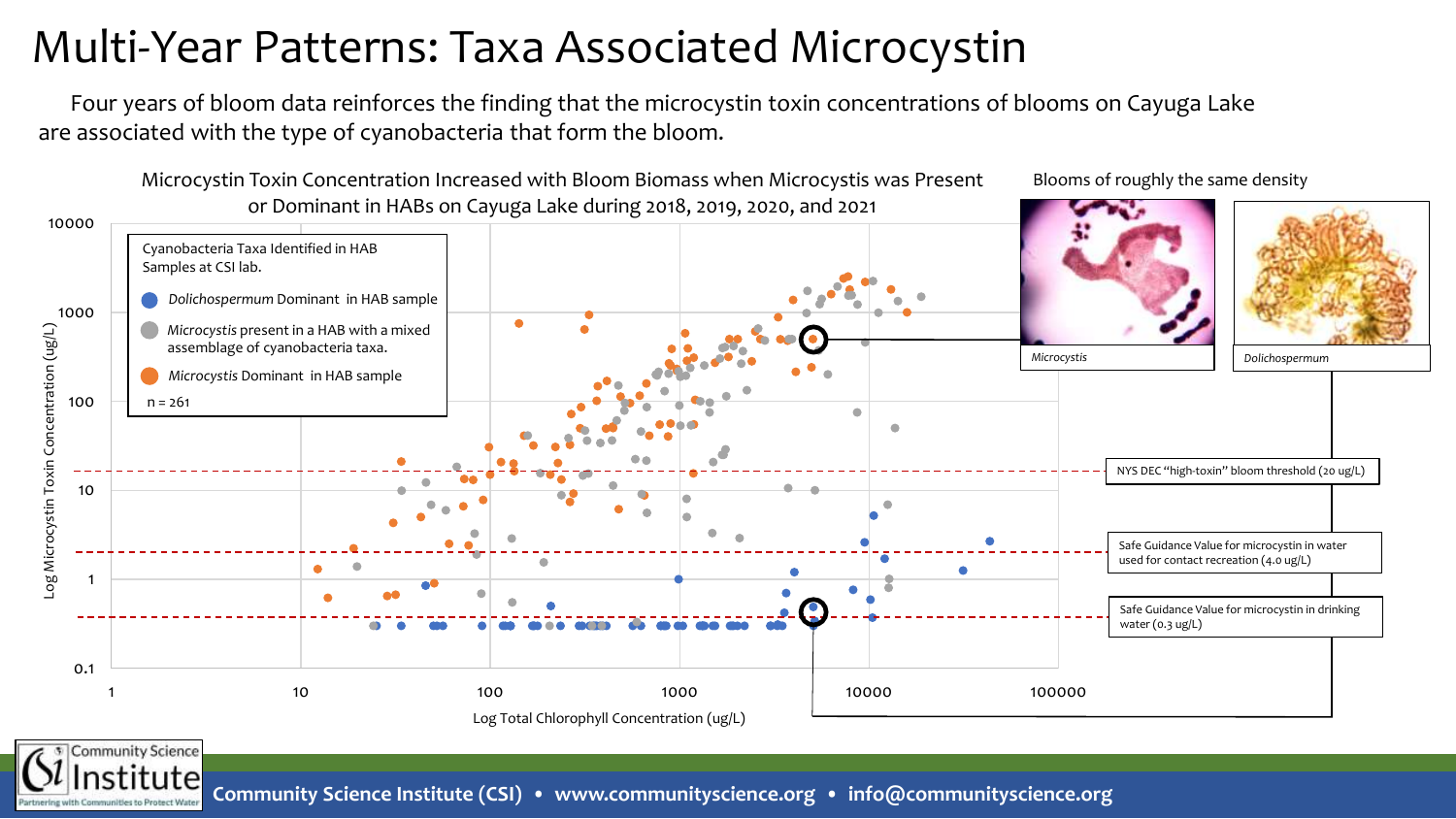## Taxa Associated Microcystin: A Unique Data Collection Opportunity

October 6th 'Lakewide' Bloom Event

Community Science



During the October 6<sup>th</sup> bloom event, 17 samples were collected of blooms around the lake within a five-hour span of time.

This type of 'lakewide' sampling event was a unique data collection opportunity because it provided samples of blooms occurring during the same weather conditions, at the same time. - results provide additional validation of association between density on toxin



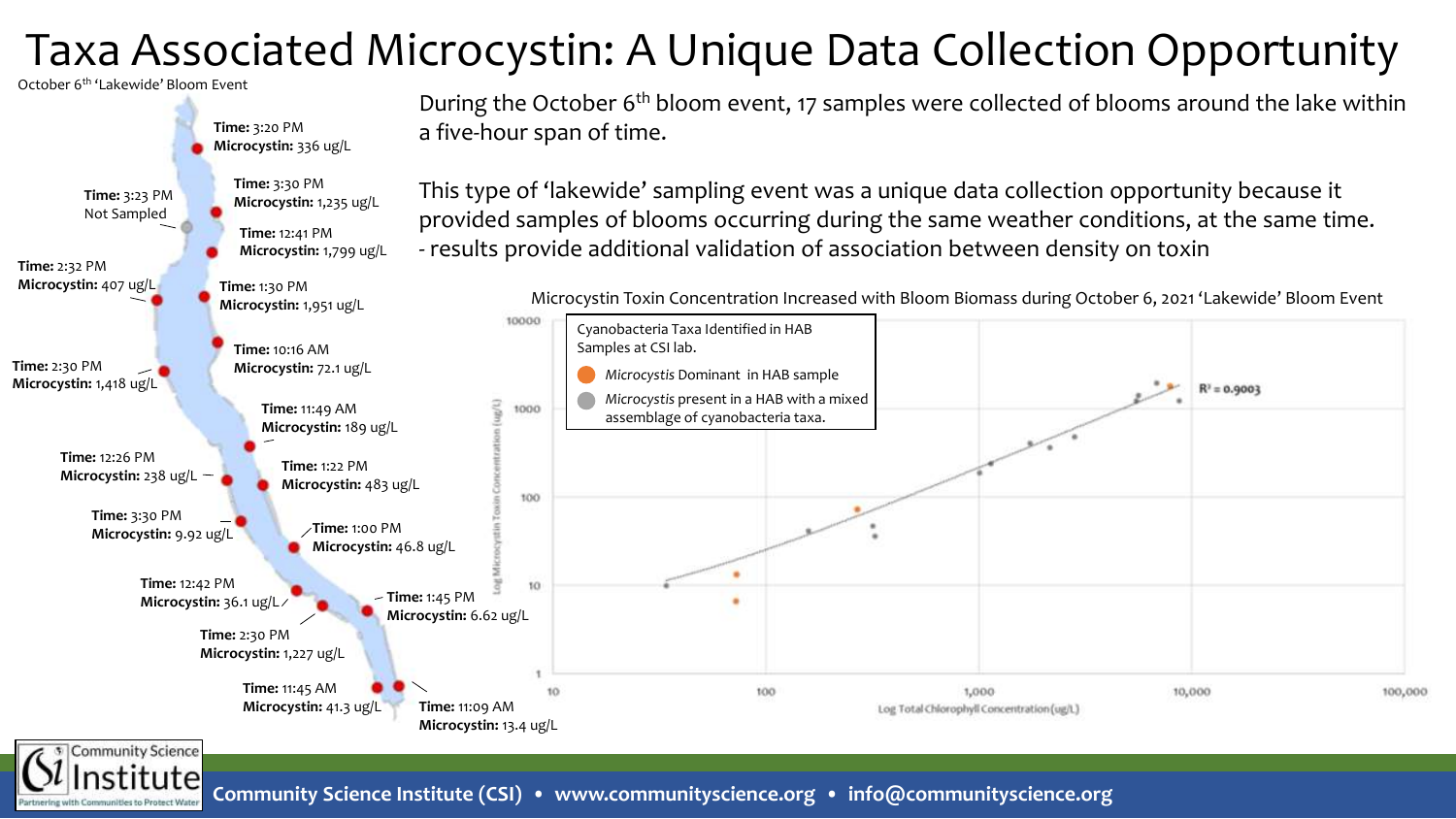# Monitoring Phytoplankton Populations

**2018 2019** cyanobacteria in Cayuga Lake are great enough to facilitate the formation of a bloom.Phytoplankton survey results reflect the HAB events that occur each summer, with the potential to forecast when the densities of



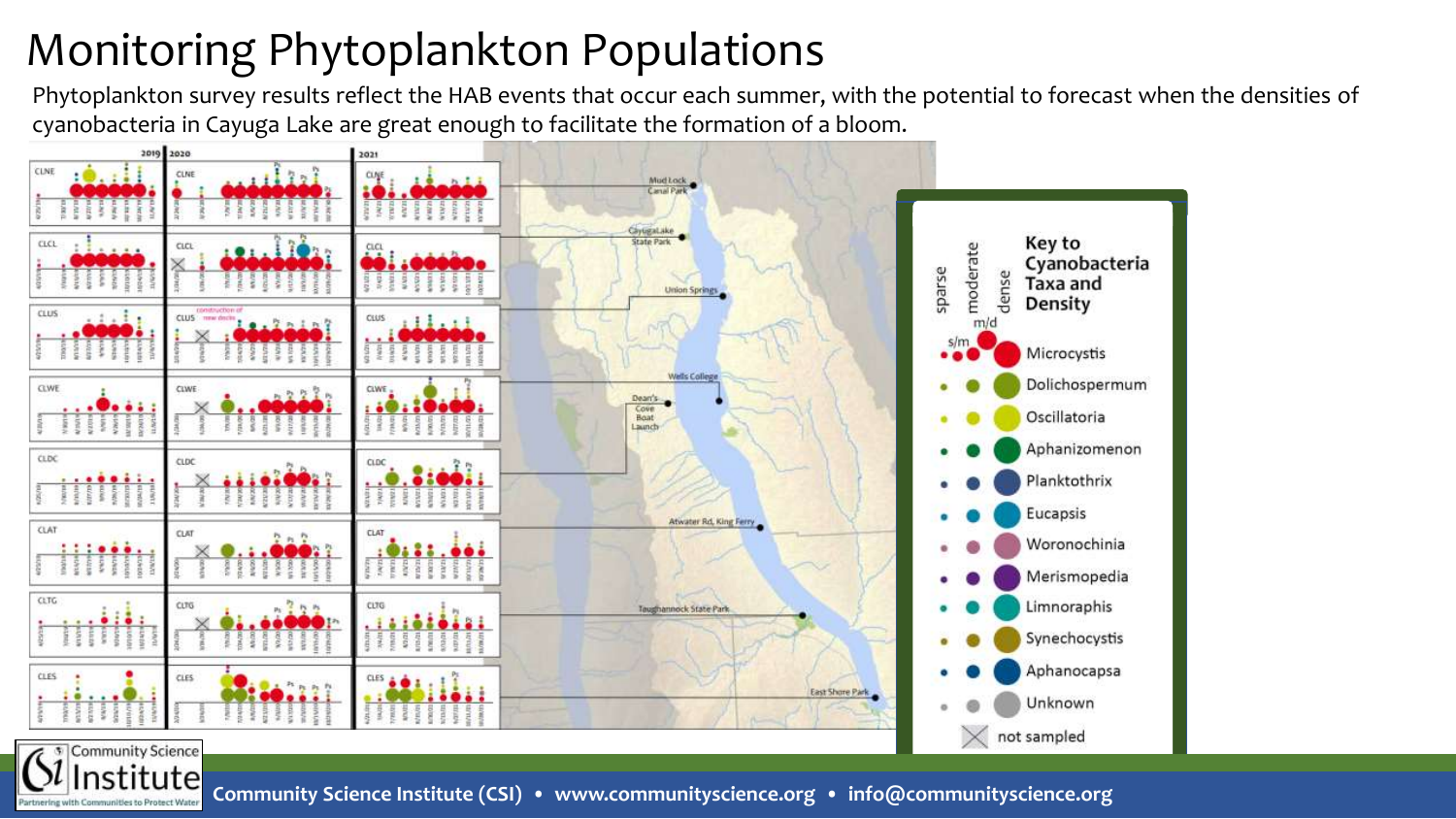#### Review

There was a substantial increase in the annual count of HABs on Cayuga Lake. Much of this increase may be attributed to the widespread bloom days and the many more blooms that occurred in October this year.

Here on Cayuga Lake, the concentration of microcystin toxin in a bloom seems to be strongly associated with the density of the bloom when *Microcystis* type cyanobacteria are present or dominate a bloom. Since it seems that *Dolichospermum* type cyanobacteria tend to form blooms early in the summer in the southern half of the lake and *Microcystis* type cyanobacteria tend to form blooms later in the summer in the northern half of the lake, high-toxin blooms mostly occur during late summer in the northern half of the lake.

These findings can be used to inform data-driven risk management outreach, such as mid-season public health alerts regarding HABs. Risk management strategies and our understanding of HABs ecology could be further informed by phytoplankton studies.

Continued monitoring will allow us to develop long-term HABs datasets for Cayuga Lake, allowing us to answer questions such as whether the number of blooms is increasing each year, whether a greater number of high-toxin blooms are occurring each year, and where blooms are most likely to occur on the lake.



**Community Science Institute (CSI) • www.communityscience.org • info@communityscience.org**